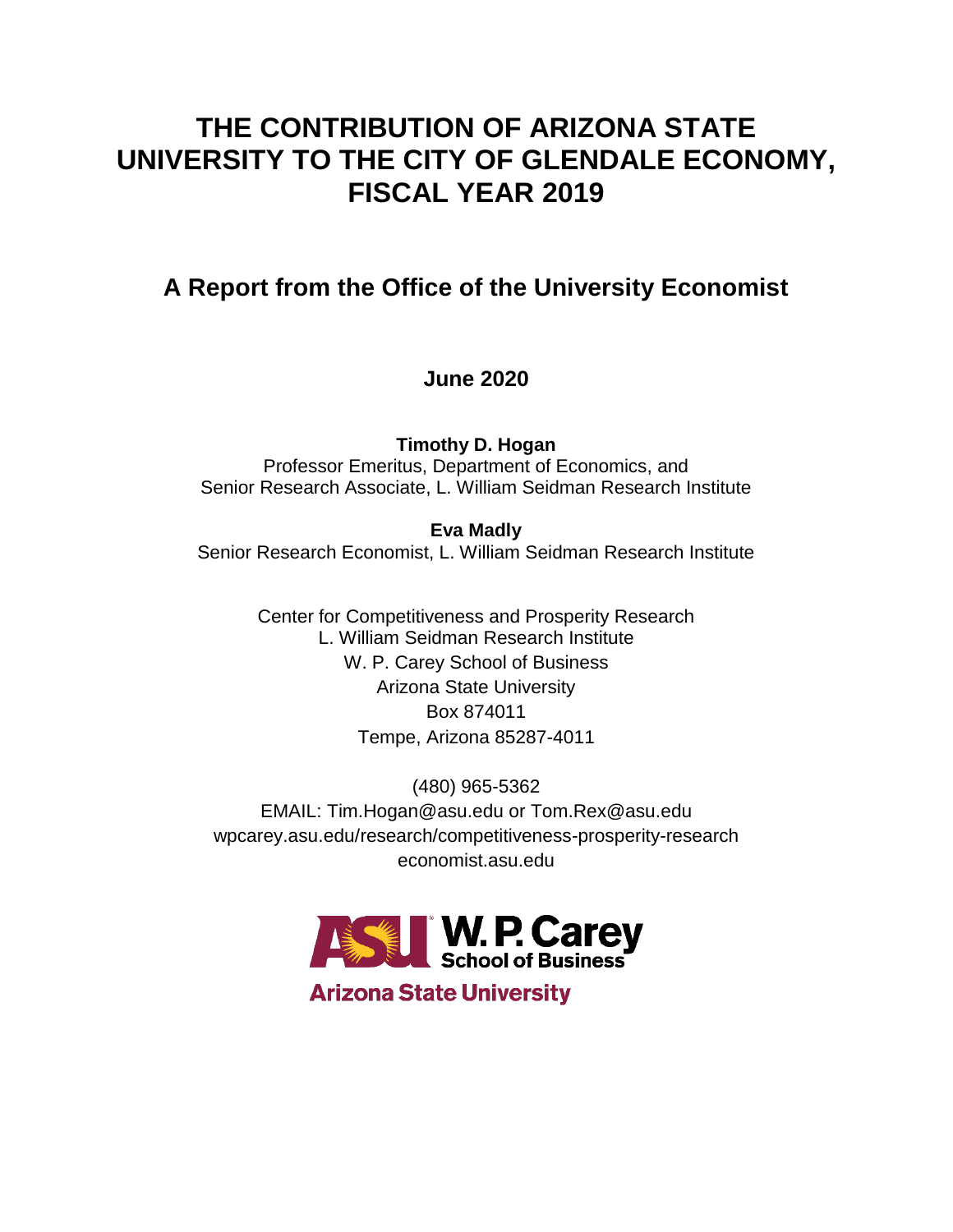### **SUMMARY**

This report provides an assessment for fiscal year (FY) 2019 of the economic contribution of Arizona State University to the city of Glendale. Estimates are presented for the jobs and incomes that are supported in the Glendale economy by the spending of the university, its employees, and its students. This economic impact analysis estimates the contribution of the entire university, not just the West Campus, to the city's economy and gives an indication of how much larger the city of Glendale economy is because of ASU.

In FY 2019, the total unduplicated headcount enrollment at all four metropolitan ASU campuses was 73,000 students, with a total enrollment of 111,000 including online students. The university employed 26,000 faculty, staff, and students with a total payroll of \$1.4 billion, and total nonpayroll expenditures by the university during FY 2019 were \$2.5 billion.

Based on this economic impact analysis, when all economic interdependencies are accounted for, the overall economic contribution to the city of Glendale of the combined impacts of spending by the university, its employees, and its students in FY 2019 totaled nearly 2,600 jobs, \$133 million in labor income, and \$194 million in gross city product.

## **ECONOMIC IMPACT ANALYSIS**

The purpose of an economic impact analysis of a university is to measure the contribution that the university makes to local area jobs and incomes through its own spending and the spending of students, faculty, staff, and visitors. What are referred to as "direct" impacts are the jobs and incomes provided by the university itself and by businesses that supply goods and services purchased by the university, its students, and its employees. In economic impact analysis, estimates are also made of so-called "multiplier effects" that arise through backward linkages between industries and from additional rounds of consumer spending generated throughout the economic impact process.

Estimates of the economic impact of ASU were made using a city of Glendale-specific version of IMPLAN, an input-output model used widely by researchers throughout the United States. Impacts refer to jobs and incomes generated somewhere in the city. Impacts are reported for three economic variables: gross city product, labor income, and employment. Gross city product (the local equivalent of gross domestic product) is a broad measure of income consisting of employee compensation, proprietor income (self-employed income), property income, and indirect business taxes. Labor income is the sum of employee compensation and proprietor income. Employment is a count of both full- and part-time jobs. Table 1 provides a summary of results of the analysis.

## **UNIVERSITY EXPENDITURES**

The ASU West Campus directly affected the Glendale economy with its 1,430 full- and part-time employees and a payroll of \$75 million in FY 2019. Another way in which ASU directly contributes to the city's economy is by purchasing goods and services from Glendale businesses. Nonpayroll expenditures associated with the West Campus totaled \$22 million in FY 2019. These purchases directly accounted for 90 jobs, \$6 million in labor income, and \$10 million in gross city product.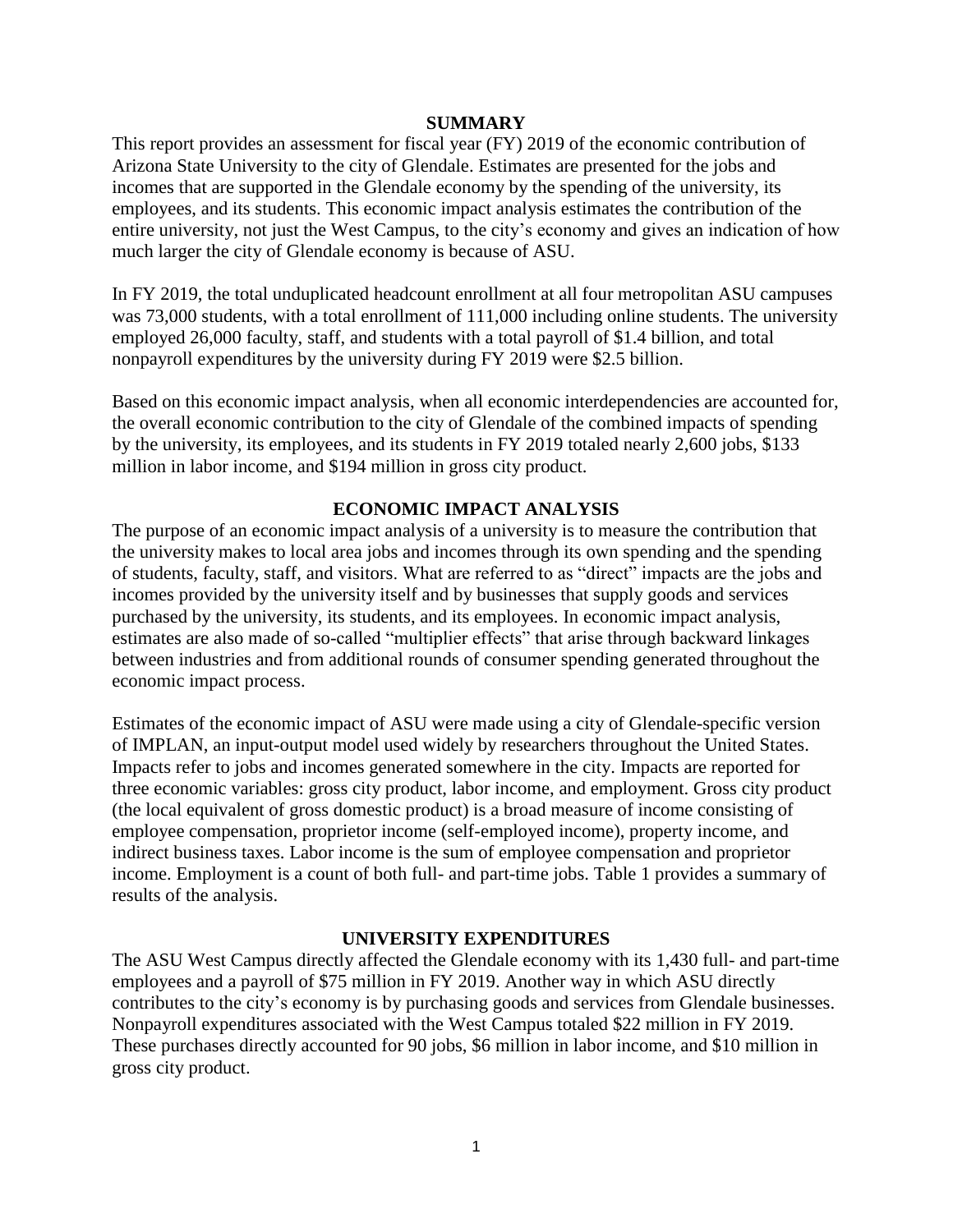## **TABLE 1 THE CONTRIBUTION OF ARIZONA STATE UNIVERSITY TO THE CITY OF GLENDALE ECONOMY, FISCAL YEAR 2019**

|                                           | <b>Gross City</b> | Labor Income in |                   |
|-------------------------------------------|-------------------|-----------------|-------------------|
|                                           | <b>Product in</b> |                 |                   |
|                                           | <b>Millions</b>   | <b>Millions</b> | <b>Employment</b> |
| University Payroll and Employment         | \$87              | \$75            | 1.430             |
| <b>University Nonpayroll Expenditures</b> | 25                | 15              | 260               |
| Spending by Faculty and Staff             | 20                | 11              | 210               |
| <b>Student Spending</b>                   | 59                | 30              | 630               |
| <b>Visitor Spending</b>                   | 3                 | 2               | 40                |
| <b>Total Economic Impact</b>              | \$194             | \$133           | 2.570             |

Source: Center for Competitiveness and Prosperity Research, L. William Seidman Research Institute, W. P. Carey School of Business, Arizona State University.

University purchases induce secondary or multiplier effects in an economy. These effects occur when immediate suppliers of products to the university purchase intermediate goods and services from upstream suppliers and when all affected suppliers hire additional employees who, in turn, make consumer purchases and pay taxes that support government programs. The secondary effects affecting the city of Glendale economy of ASU nonpayroll expenditures were estimated to be 170 jobs, \$9 million in labor income, and \$15 million in gross city product. The total impact of university purchases on the city's economy was 260 jobs, \$15 million of labor income, and \$25 million in gross city product in FY 2019.

## **EMPLOYEE SPENDING**

The university contributes to the Glendale economy not only by providing jobs for city residents, but also through the purchases of goods and services from local businesses by ASU employees. Consumer expenditures from ASU salaries earned by faculty and staff who were residents of Glendale were estimated to be \$20 million in FY 2019. This spending was directly responsible for 80 jobs, \$4 million in labor income, and \$8 million in gross city product for the city of Glendale.

As with institutional spending, consumer expenditures generate secondary or multiplier effects throughout an economy. Spending by ASU faculty and staff had a secondary impact on the Glendale economy of 130 jobs, \$7 million in labor income, and \$12 million in gross city product. In total, expenditures by ASU faculty and staff accounted for 210 jobs, \$11 million worth of labor income, and \$20 million in gross city product for the city of Glendale in FY 2019.

#### **STUDENT SPENDING**

More than 110,000 students were enrolled at ASU during the 2018-19 academic year. Because of their sheer number, ASU students exert an enormous influence on the local economy. The student population at ASU's four metropolitan campuses was directly responsible for \$1.2 billion worth of spending, excluding tuition. The direct impact of spending by students who lived in Glendale on the city's economy produced 300 jobs, \$11 million in labor income, and \$29 million in gross city product.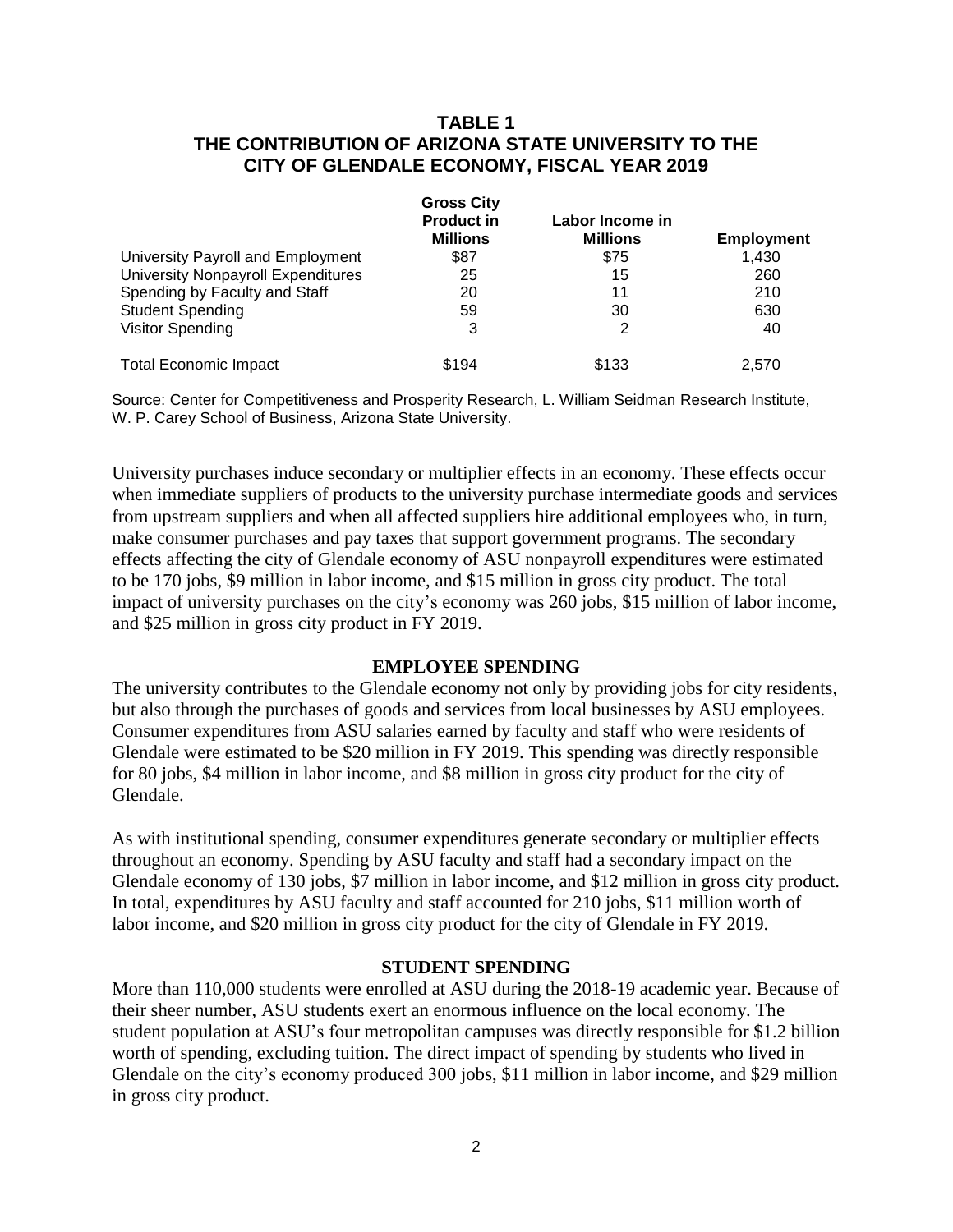The secondary effect of ASU student expenditures on the city's economy was an additional 330 jobs, \$19 million in labor income, and \$30 million of gross city product. The total economic contribution to the Glendale economy of spending by the ASU student population was 630 jobs, \$30 million worth of labor income, and \$59 million in gross city product in FY 2019.

#### **VISITOR SPENDING**

Athletic events, cultural activities, conferences and other programs draw large numbers of visitors to Arizona State University campuses each year. In addition, parents and friends visit students, and prospective students and their families make evaluation visits to the Metro Phoenix area. While many of those who attend ASU activities are local residents, it is estimated that outof-town visitors spent an estimated \$72 million on lodging, food, entertainment and other goods and services during FY 2019. While much of this visitor activity is centered on the Tempe Campus, ASU-related visitors provided the city of Glendale with 40 jobs, \$2 million in labor income and \$3 million in gross city product.

#### **TOTAL ECONOMIC IMPACT**

The total employment impact of ASU for the city of Glendale, including university employees and all other jobs indirectly induced, was 2,570 jobs. The total labor income for the Glendale economy associated with these jobs was estimated to be \$133 million, and ASU's overall contribution to FY 2019 gross city product was \$194 million.

#### **APPENDIX**

The estimates of the contribution of ASU to the city of Glendale economy for FY 2019 were based directly on the results of the latest annual update (*Fiscal Year 2019 Update*) of the Office's 2016 economic impact analysis (ASU Office of the University Economist, *The Contribution of Arizona State University to the Arizona Economy Fiscal Year 2016*, January 2017, [https://economist.asu.edu/arizona-universities\)](https://economist.asu.edu/arizona-universities). Unless otherwise indicated, all primary employment and expenditure data refer to FY 2019 and are valued in terms of 2019 dollars. University employment, payroll, and expenditure data by campus refer to the four metropolitan campuses — Tempe, West, Polytechnic, and Downtown Phoenix.

Data on ASU employment and expenditures were derived from university administrative records. The employment figures by campus used in this report are not equivalent to the total job figure in the overall ASU impact study — the individual campus figures sum to 20,510 versus 18,564 reported in the overall study. A special tabulation of ASU budget accounts provided the information on university expenditures by campus. The labor income component (salary and wages plus employee-related expenditures) by campus used in this report are not equivalent to the total labor income figure in the overall ASU impact study — the individual campus figures sum to \$1,413 million versus \$1,364 million in the overall study.

This report treated the employee-related expenditures component of university expenditures differently than the approach in the overall ASU impact analysis. The university's employeerelated expenditures consist of multiple categories that include payroll (FICA) taxes, contributions to retirement plans, various types of insurance, and several programs that provide payments to employees. Although employee-related expenditures are formally part of